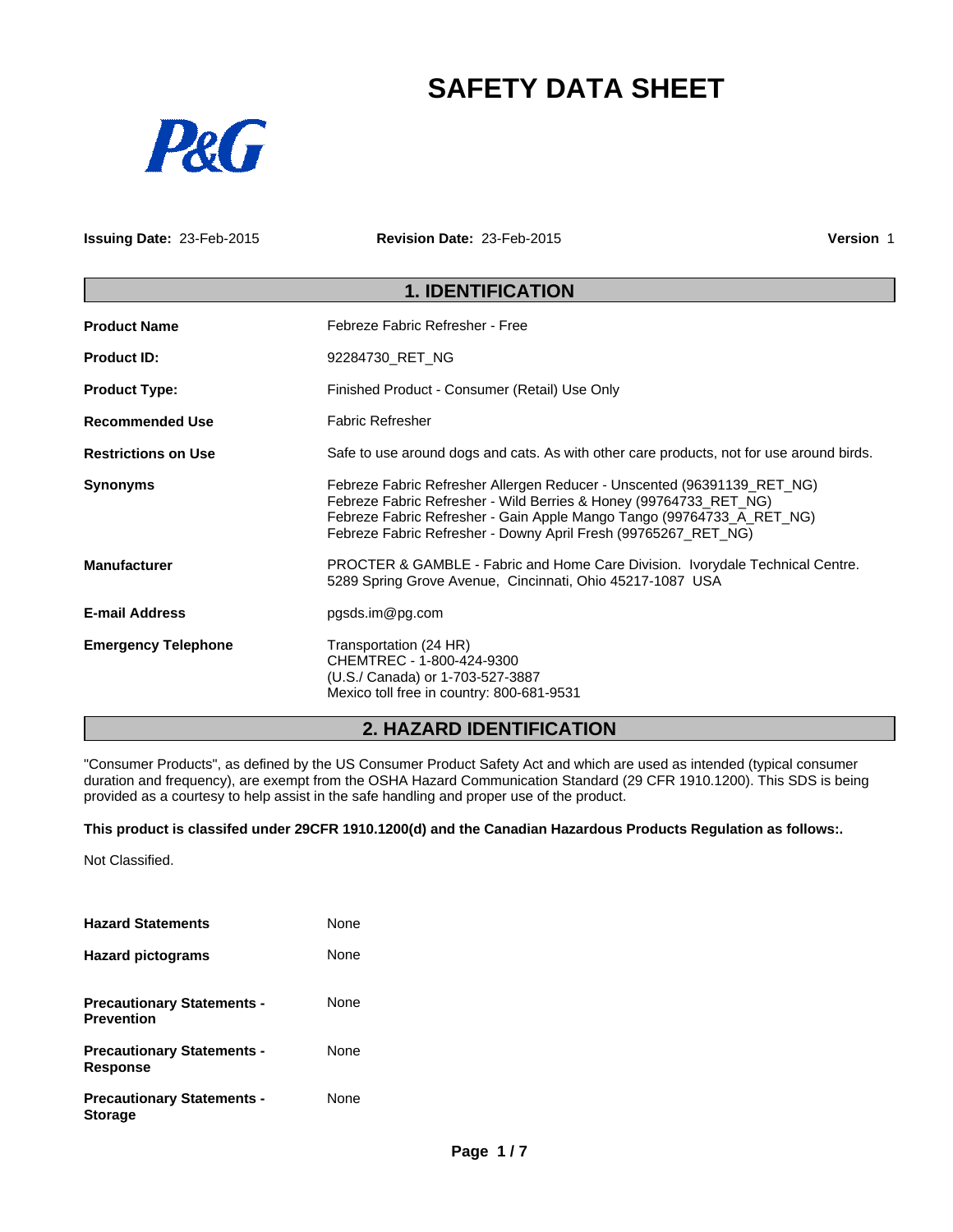**Precautionary Statements - Disposal** None

**Hazards not otherwise classified (HNOC)** None

## **3. COMPOSITION/INFORMATION ON INGREDIENTS**

**Ingredients are listed according to 29CFR 1910.1200 Appendix D and the Canadian Hazardous Products Regulation** 

| <b>Chemical Name</b>                                                                 | <b>Synonyms</b>                                                                                                | <b>Trade Secret</b>          | <b>CAS-No</b> | Weight % |
|--------------------------------------------------------------------------------------|----------------------------------------------------------------------------------------------------------------|------------------------------|---------------|----------|
| Ethanol                                                                              |                                                                                                                | No.                          | 64-17-5       | 1 - 5    |
|                                                                                      |                                                                                                                |                              |               |          |
|                                                                                      |                                                                                                                | <b>4. FIRST AID MEASURES</b> |               |          |
| First aid measures for different exposure routes                                     |                                                                                                                |                              |               |          |
| Eye contact                                                                          | Rinse with plenty of water. Get medical attention immediately if irritation persists.                          |                              |               |          |
| <b>Skin contact</b>                                                                  | Rinse with plenty of water. Get medical attention if irritation develops and persists.                         |                              |               |          |
| <b>Ingestion</b>                                                                     | Drink 1 or 2 glasses of water. Do NOT induce vomiting. Get medical attention immediately if<br>symptoms occur. |                              |               |          |
| <b>Inhalation</b>                                                                    | Move to fresh air. If symptoms persist, call a physician.                                                      |                              |               |          |
| Most important symptoms/effects,<br>acute and delayed                                | None under normal use conditions.                                                                              |                              |               |          |
| Indication of immediate medical attention and special treatment needed, if necessary |                                                                                                                |                              |               |          |

**Notes to Physician** Treat symptomatically.

## **5. FIRE-FIGHTING MEASURES**

| Suitable extinguishing media                      | Dry chemical, CO <sub>2</sub> , alcohol-resistant foam or water spray. Dry chemical. Alcohol-resistant<br>foam.                           |
|---------------------------------------------------|-------------------------------------------------------------------------------------------------------------------------------------------|
| Unsuitable Extinguishing Media                    | None.                                                                                                                                     |
| <b>Special hazard</b>                             | None known.                                                                                                                               |
| Special protective equipment for<br>fire-fighters | As in any fire, wear self-contained breathing apparatus pressure-demand, MSHA/NIOSH<br>(approved or equivalent) and full protective gear. |
| Specific hazards arising from the<br>chemical     | None.                                                                                                                                     |

#### **6. ACCIDENTAL RELEASE MEASURES**

**Personal precautions, protective equipment and emergency procedures**

**Personal precautions** Use personal protective equipment. Do not get in eyes, on skin, or on clothing.

**Advice for emergency responders** Use personal protective equipment as required.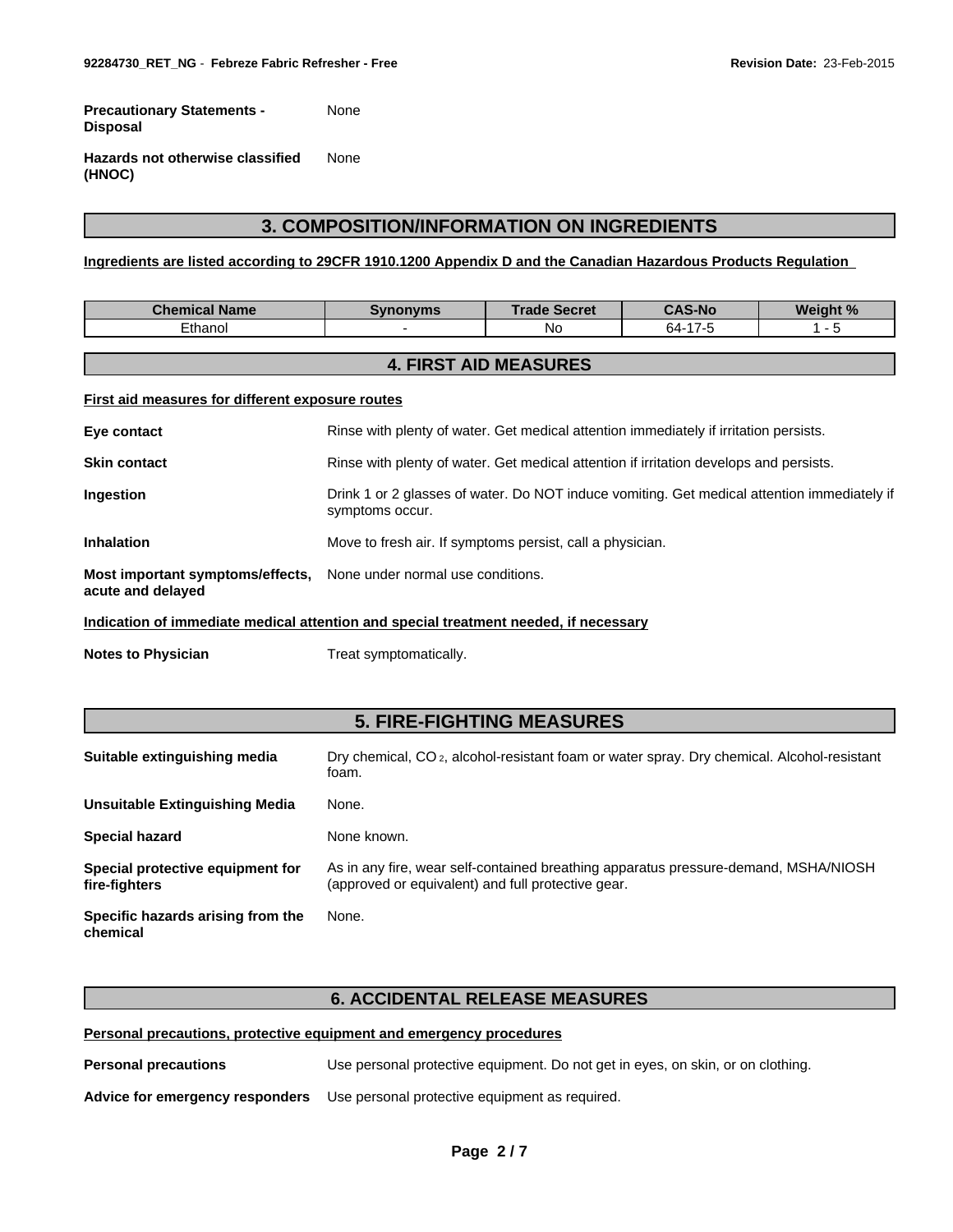| <b>Environmental precautions</b>                      | Keep out of waterways. Do not discharge product into natural waters without pre-treatment<br>or adequate dilution.                                                                                                                    |
|-------------------------------------------------------|---------------------------------------------------------------------------------------------------------------------------------------------------------------------------------------------------------------------------------------|
| Methods and materials for containment and cleaning up |                                                                                                                                                                                                                                       |
| <b>Methods for containment</b>                        | Absorb with earth, sand or other non-combustible material and transfer to containers for<br>later disposal. Prevent product from entering drains. Prevent further leakage or spillage if<br>safe to do so.                            |
| Methods for cleaning up                               | Contain spillage, and then collect with non-combustible absorbent material, (e.g. sand,<br>earth, diatomaceous earth, vermiculite) and place in container for disposal according to<br>local / national regulations (see section 13). |
|                                                       | <b>7. HANDLING AND STORAGE</b>                                                                                                                                                                                                        |

#### **Precautions for safe handling**

**Advice on safe handling** Use personal protective equipment as required. Keep container closed when not in use. Never return spills in original containers for re-use. Keep out of the reach of children.

#### **Conditions for safe storage, including any incompatibilities**

**Storage Conditions** Keep containers tightly closed in a dry, cool and well-ventilated place.

**Incompatible products** None known.

## **8. EXPOSURE CONTROLS/PERSONAL PROTECTION**

#### **Control parameters**

#### **Exposure Guidelines** .

| <b>Chemical Name</b> | <b>CAS-No</b> | <b>ACGIH TLV</b> | <b>OSHA PEL</b>            | <b>Mexico PEL</b>                  |
|----------------------|---------------|------------------|----------------------------|------------------------------------|
| Ethanol              | 64-17-5       | STEL: 1000 ppm   | TWA: 1000 ppm              | Mexico: TWA 1000 ppm               |
|                      |               |                  | TWA: $1900 \text{ mg/m}^3$ | Mexico: TWA 1900 mg/m <sup>3</sup> |
|                      |               |                  | (vacated) TWA: $1000$ ppm  |                                    |
|                      |               |                  | (vacated) TWA: 1900        |                                    |
|                      |               |                  | mq/m <sup>3</sup>          |                                    |

| <b>Chemical Name</b> | <b>CAS-No</b> | <b>Alberta</b>             | Quebec                     | <b>Ontario TWAEV</b> | <b>British Columbia</b> |
|----------------------|---------------|----------------------------|----------------------------|----------------------|-------------------------|
| Ethanol              | 64-17-5       | TWA: 1000 ppm              | TWA: 1000 ppm              | STEL: 1000 ppm       | STEL: 1000 ppm          |
|                      |               | TWA: $1880 \text{ mg/m}^3$ | TWA: $1880 \text{ mg/m}^3$ |                      |                         |

No relevant exposure guidelines for other ingredients

#### **Exposure controls**

| <b>Engineering Measures</b>          | Distribution, Workplace and Household Settings:<br>Ensure adequate ventilation                                                                                                                              |
|--------------------------------------|-------------------------------------------------------------------------------------------------------------------------------------------------------------------------------------------------------------|
|                                      | <b>Product Manufacturing Plant (needed at Product-Producing Plant ONLY):</b><br>Where reasonably practicable this should be achieved by the use of local exhaust<br>ventilation and good general extraction |
| <b>Personal Protective Equipment</b> |                                                                                                                                                                                                             |
| <b>Eye Protection</b>                | Distribution, Workplace and Household Settings:<br>No special protective equipment required                                                                                                                 |
|                                      | <b>Product Manufacturing Plant (needed at Product-Producing Plant ONLY):</b><br>Use appropriate eye protection                                                                                              |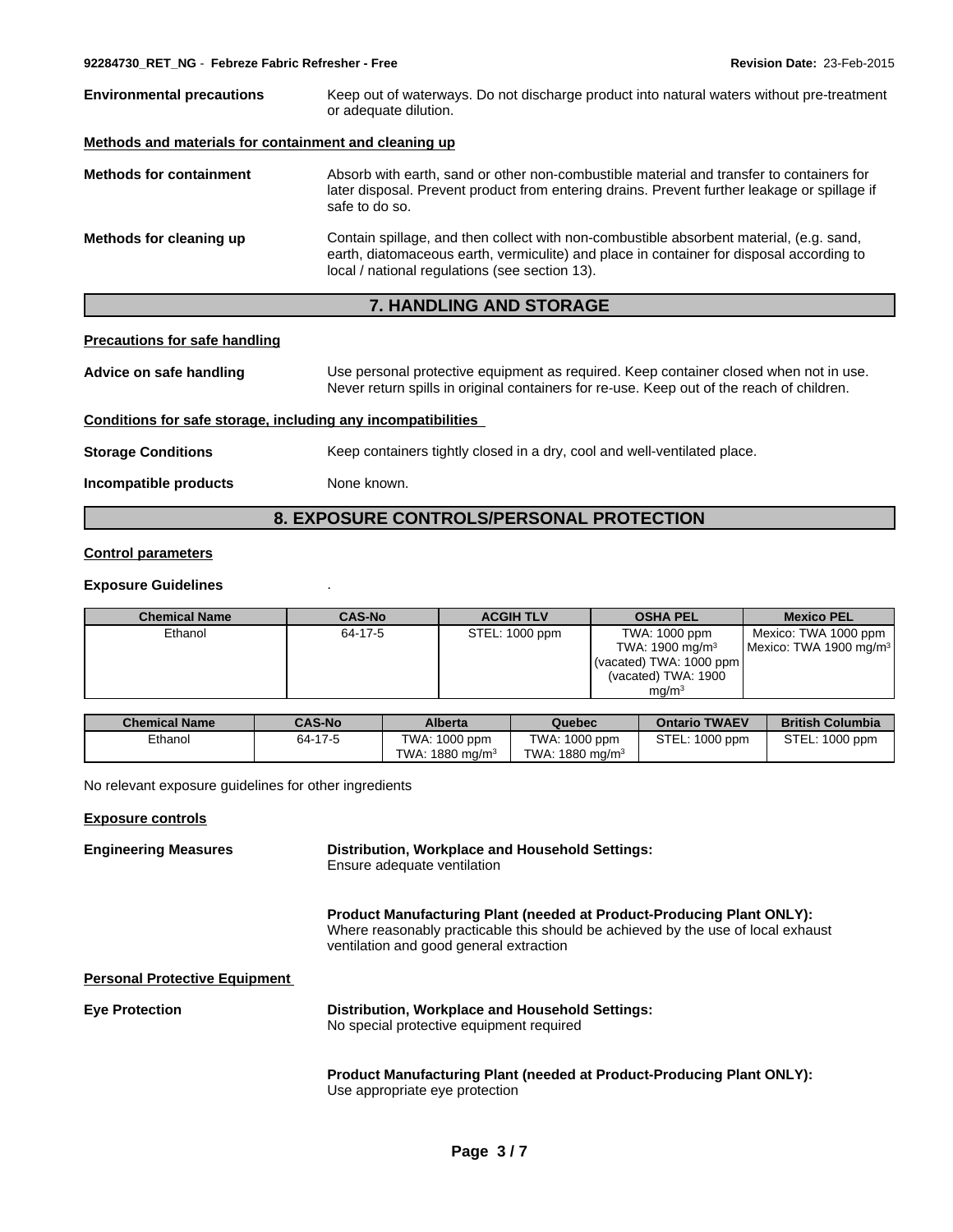| <b>Hand Protection</b>          | Distribution, Workplace and Household Settings:<br>No special protective equipment required                       |
|---------------------------------|-------------------------------------------------------------------------------------------------------------------|
|                                 | <b>Product Manufacturing Plant (needed at Product-Producing Plant ONLY):</b><br>Protective gloves                 |
| <b>Skin and Body Protection</b> | Distribution, Workplace and Household Settings:<br>No special protective equipment required                       |
|                                 | <b>Product Manufacturing Plant (needed at Product-Producing Plant ONLY):</b><br>Wear suitable protective clothing |
| <b>Respiratory Protection</b>   | Distribution, Workplace and Household Settings:<br>No special protective equipment required                       |

**Product Manufacturing Plant (needed at Product-Producing Plant ONLY):** In case of insufficient ventilation wear suitable respiratory equipment

### **9. PHYSICAL AND CHEMICAL PROPERTIES**

| Physical State @20°C<br>Appearance<br>Odor<br><b>Odor threshold</b>   | liquid<br>clear<br>Perfume<br>No information available |                                          |
|-----------------------------------------------------------------------|--------------------------------------------------------|------------------------------------------|
| Property                                                              | Values                                                 | <b>Note</b>                              |
| pH value                                                              | $6.0 - 8.4$                                            |                                          |
| <b>Melting/freezing point</b>                                         | No information available                               |                                          |
| <b>Boiling point/boiling range</b>                                    | 100 °C / 212 °F                                        |                                          |
| <b>Flash point</b>                                                    | 57.8 - 70.5 °C / 136 - 159 °F                          | Product is an aque<br>24% alcohol and> ! |
| <b>Evaporation rate</b>                                               | No information available                               |                                          |
| Flammability (solid, gas)                                             | No information available                               |                                          |
| <b>Flammability Limits in Air</b>                                     |                                                        |                                          |
| <b>Upper flammability limit</b>                                       | No information available                               |                                          |
| <b>Lower Flammability Limit</b>                                       | No information available                               |                                          |
| Vapor pressure                                                        | No information available                               |                                          |
| Vapor density                                                         | No information available                               |                                          |
| <b>Relative density</b>                                               | $1.0 - 1.4$                                            |                                          |
| <b>Water solubility</b>                                               | soluble                                                |                                          |
| Solubility in other solvents                                          | No information available                               |                                          |
| <b>Partition coefficient: n-octanol/waterNo information available</b> |                                                        |                                          |
| <b>Autoignition temperature</b>                                       | No information available                               |                                          |
| <b>Decomposition temperature</b>                                      | No information available                               |                                          |
| <b>Viscosity of Product</b>                                           | No information available                               |                                          |

Fig. 3 - 159 °F **Product is an aqueous solution containing <=** 24% alcohol and> 50% water

**VOC Content (%)** Products comply with US state and federal regulations for VOC content in consumer products.

### **10. STABILITY AND REACTIVITY**

| <b>Reactivity</b>          | None under normal use conditions.        |
|----------------------------|------------------------------------------|
| <b>Stability</b>           | Stable under normal conditions.          |
| Hazardous polymerization   | Hazardous polymerization does not occur. |
| <b>Hazardous Reactions</b> | None under normal processing.            |
| <b>Conditions to Avoid</b> | None under normal processing.            |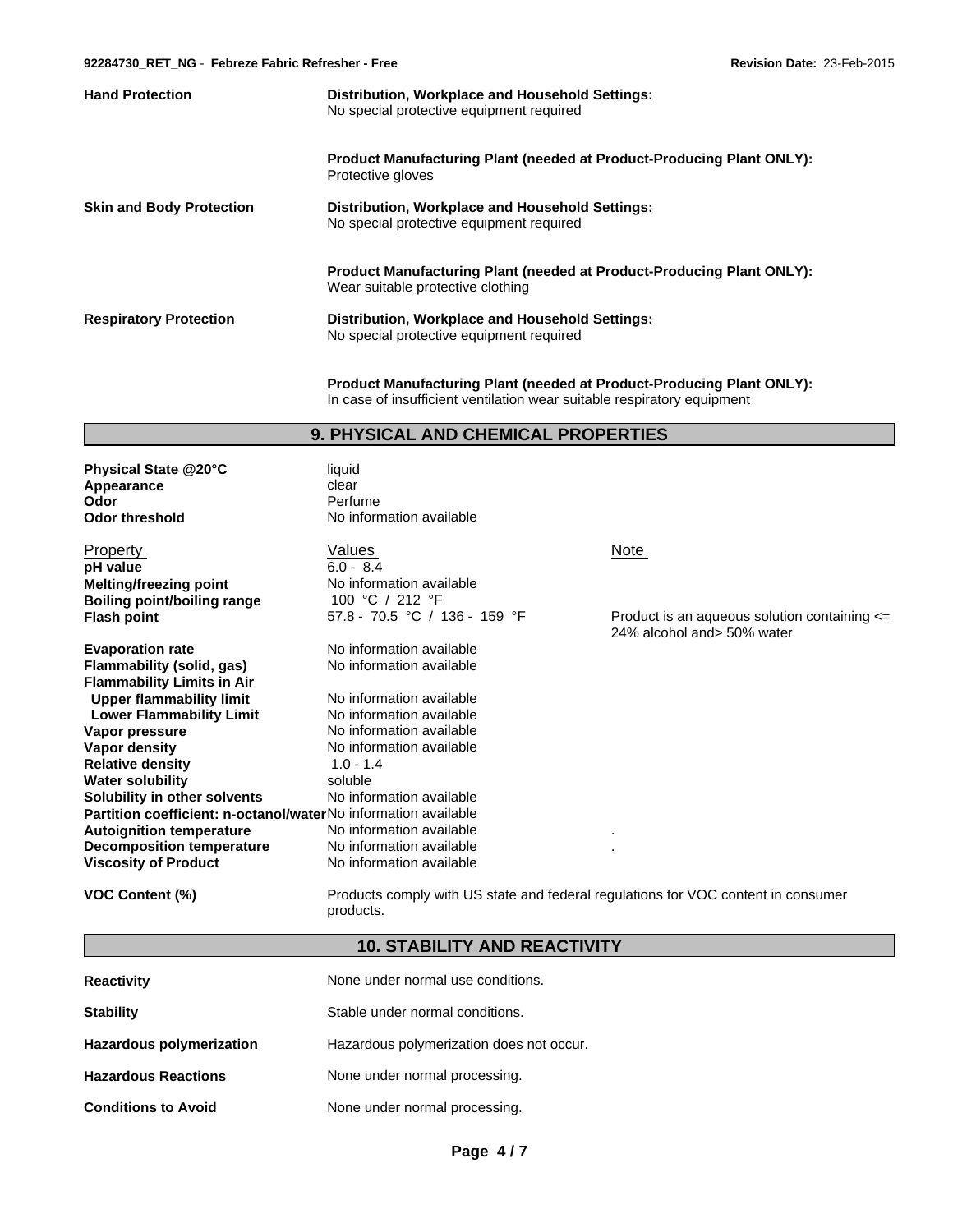**Materials to avoid** None in particular.

**Hazardous Decomposition Products** None under normal use.

## **11. TOXICOLOGICAL INFORMATION**

#### **Product Information**

**Information on likely routes of exposure**

| <b>Inhalation</b>   | No known effect. |
|---------------------|------------------|
| <b>Skin contact</b> | No known effect. |
| <b>Ingestion</b>    | No known effect. |
| Eye contact         | No known effect. |

#### **Delayed and immediate effects as well as chronic effects from short and long-term exposure**

| <b>Acute toxicity</b>             | No known effect. |
|-----------------------------------|------------------|
| <b>Skin corrosion/irritation</b>  | No known effect. |
| Serious eye damage/eye irritation | No known effect. |
| <b>Skin sensitization</b>         | No known effect. |
| <b>Respiratory sensitization</b>  | No known effect. |
| Germ cell mutagenicity            | No known effect. |
| <b>Neurological Effects</b>       | No known effect. |
| <b>Reproductive toxicity</b>      | No known effect. |
| Developmental toxicity            | No known effect. |
| <b>Teratogenicity</b>             | No known effect. |
| <b>STOT - single exposure</b>     | No known effect. |
| <b>STOT - repeated exposure</b>   | No known effect. |
| <b>Target Organ Effects</b>       | No known effect. |
| <b>Aspiration hazard</b>          | No known effect. |
| Carcinogenicity                   | No known effect. |
|                                   |                  |

## **12. ECOLOGICAL INFORMATION**

#### **Ecotoxicity**

The product is not expected to be hazardous to the environment.

| Persistence and degradability    | No information available. |
|----------------------------------|---------------------------|
| <b>Bioaccumulative potential</b> | No information available. |
| <b>Mobility</b>                  | No information available. |
| Other adverse effects            | No information available. |

### **13. DISPOSAL CONSIDERATIONS**

#### **Waste treatment**

| Waste from Residues / Unused<br><b>Products</b> | Disposal should be in accordance with applicable regional, national and local laws and<br>regulations. |
|-------------------------------------------------|--------------------------------------------------------------------------------------------------------|
| Contaminated packaging                          | Disposal should be in accordance with applicable regional, national and local laws and<br>regulations. |
| <b>California Hazardous Waste Codes</b> 331     |                                                                                                        |

#### **(non-household setting)**

## **14. TRANSPORT INFORMATION**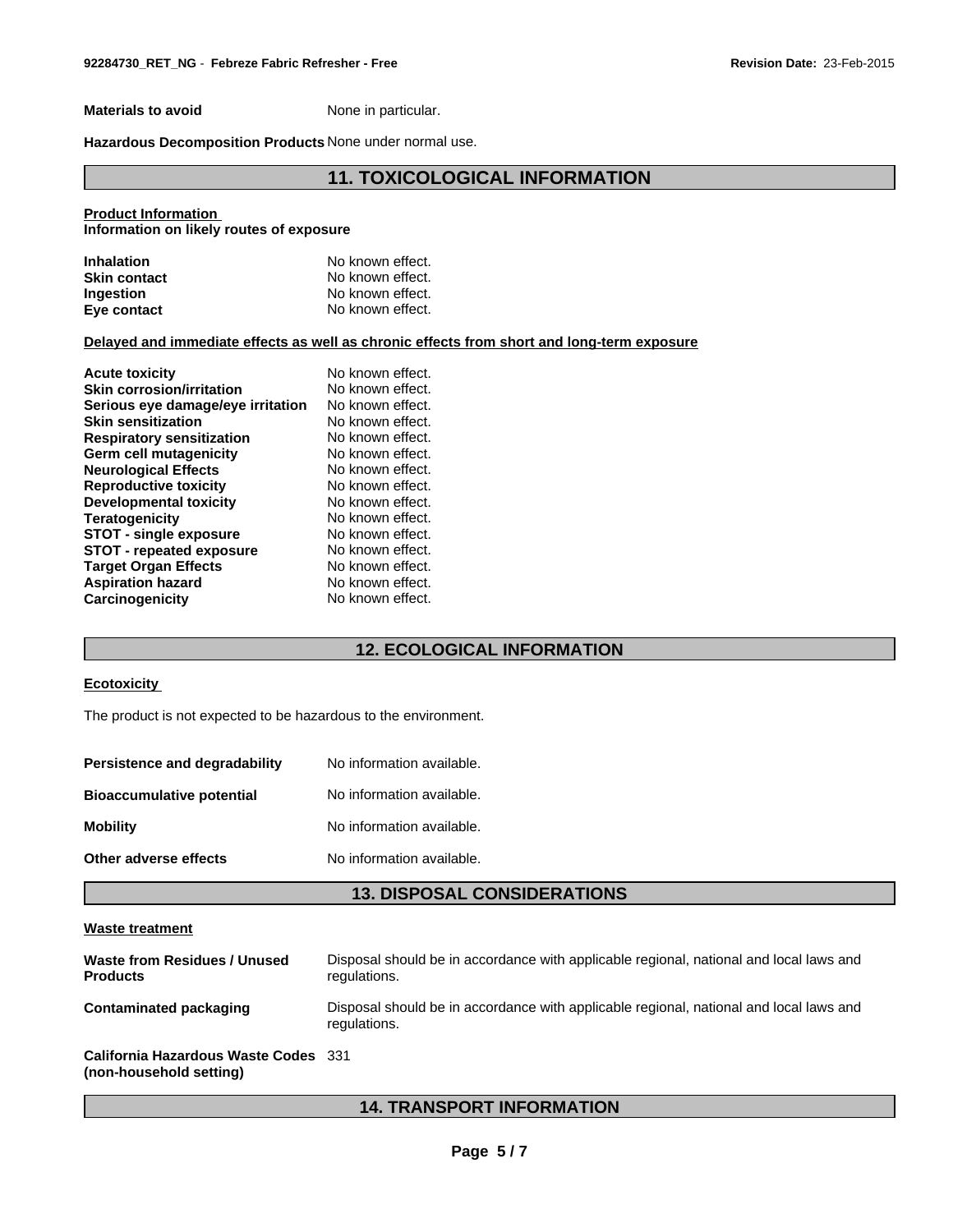| <b>DOT</b>  | Not regulated |
|-------------|---------------|
| <b>IMDG</b> | Not regulated |
| <b>IATA</b> | Not regulated |

## **15. REGULATORY INFORMATION**

#### **U.S. Federal Regulations**

#### **SARA 313**

Section 313 of Title III of the Superfund Amendments and Reauthorization Act of 1986 (SARA). This product does not contain any chemicals which are subject to the reporting requirements of the Act and Title 40 of the Code of Federal Regulations, Part 372

#### **CERCLA**

This material, as supplied, contains one or more substances regulated as a hazardous substance under the Comprehensive Environmental Response Compensation and Liability Act (CERCLA) (40 CFR 302):

| <b>Chemical Name</b>                                                                                                            | <b>CAS-No</b> | <b>Hazardous</b><br><b>Substances RQs</b> | <b>Extremely Hazardous</b><br><b>Substances RQs</b> | <b>CERCLA/SARA 302</b><br>TPQ |
|---------------------------------------------------------------------------------------------------------------------------------|---------------|-------------------------------------------|-----------------------------------------------------|-------------------------------|
| Maleic acid ( $C = 25$ %: Xn;<br>R22-36/37/38-4320 % = C <25 l<br>$\frac{1}{6}$ : Xi; R36/37/38-430,1 % = C <<br>20 %: Xi: R43) | 110-16-7      | 5000 lb                                   |                                                     |                               |

#### **Clean Air Act, Section 112 Hazardous Air Pollutants (HAPs) (see 40 CFR 61)**

This product does not contain any substances regulated as hazardous air pollutants (HAPS) under Section 112 of the Clean Air Act Amendments of 1990.

#### **Clean Water Act**

This product contains the following substances which are regulated pollutants pursuant to the Clean Water Act (40 CFR 122.21 and 40 CFR 122.42):

| <b>Chemical Name</b>          | <b>CAS-No</b> | <b>CWA - Reportable</b><br>Quantities | <b>CWA - Toxic</b><br><b>Pollutants</b> | <b>CWA - Priority</b><br><b>Pollutants</b> | <b>CWA - Hazardous</b><br><b>Substances</b> |
|-------------------------------|---------------|---------------------------------------|-----------------------------------------|--------------------------------------------|---------------------------------------------|
| Maleic acid $(C = 25 %: Xn$ ; | 110-16-7      | 5000 lb                               |                                         |                                            |                                             |
| $ R22-36/37/38-4320%$ = C     |               |                                       |                                         |                                            |                                             |
| <25 %: Xi:                    |               |                                       |                                         |                                            |                                             |
| $ $ R36/37/38-430.1 % = C < I |               |                                       |                                         |                                            |                                             |
| 20 %: Xi: R43)                |               |                                       |                                         |                                            |                                             |

#### **California Proposition 65**

This product is not subject to warning labeling under California Proposition 65.

#### **U.S. State Regulations (RTK)**

| <b>Chemical Name</b> | <b>CAS-No</b> | <b>New Jersey</b>    |
|----------------------|---------------|----------------------|
| Ethanol              | 64-17-5       |                      |
|                      |               |                      |
|                      |               |                      |
| <b>Chemical Name</b> | <b>CAS-No</b> | <b>Massachusetts</b> |

| <b>Chemical Name</b>                            | <b>CAS-No</b> | <b>Pennsylvania</b> |
|-------------------------------------------------|---------------|---------------------|
| Ethanol                                         | 64-17-5       |                     |
| 2.2'-Oxvbisethanol                              | 111-46-6      |                     |
| Maleic acid (C = 25 %: Xn; R22-36/37/38-4320 %) | 110-16-7      |                     |
| $C < 25$ %: Xi; R36/37/38-430.1 % = C < 20 %:   |               |                     |